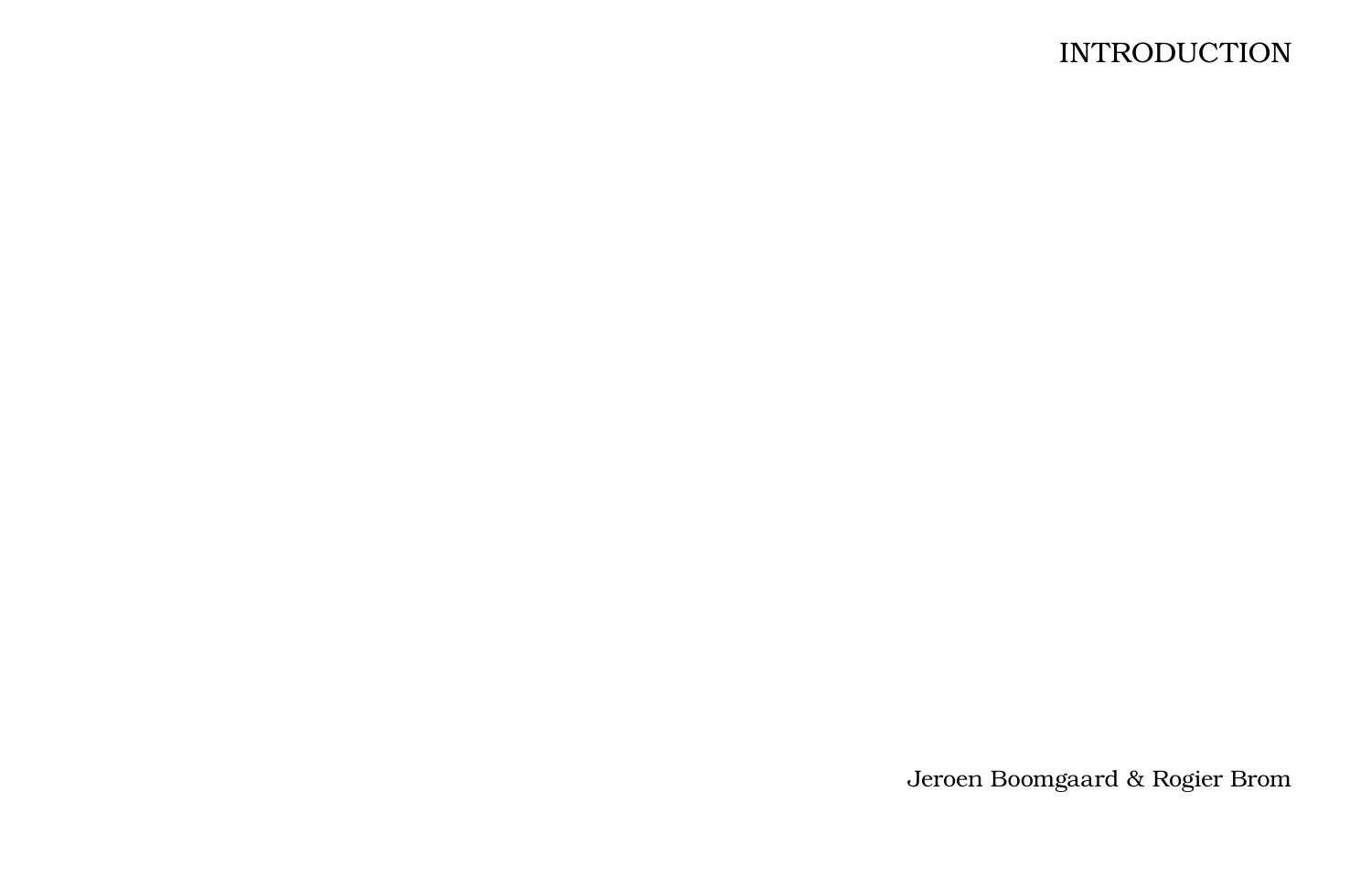accompanying Skulptur Projekte Münster of 1997, Daniel Buren states that almost all sculptures that he sees outdoors are boring and toothless. They are either so generic that no one can take offence or so inconspicuous that only highly trained art historians can understand them and everyone else simply walks by without noticing them. According to Buren, one of the main causes of this sorry state of affairs is that politicians don't show enough guts in commissioning art works for the public space. However, what Buren observes here is part of a much larger problem that stems from a shift in the notion of what 'public' is. Both the public—a group of people focus ing their attention on something—and the public domain, i.e. the space that we share with others without hindrance, are judged quantitatively these days. An exhi bition is only a success if it draws huge crowds and the public space is deemed successful especially when it is used on a massive scale without incurring damage.

One of the consequences of this empha sis on a quantitative approach is that the notion of public loses its specificity, and domains that used to be separate in func tion and use are now beginning to blend. The art space is becoming more of a public space, while the public space rather becomes a space for a public to attend or participate in events and demonstrations. In this collection of essays we are not so much concerned with how these spaces are merging or with the policies that

encourage and promote this development. Rather, we aim to explore, from a variety of perspectives, how art as actor in Latour's sense operates in this new, hybrid space. In all the contributions to this publication art is discussed as a phenomenon that is defined by certain spatial condi tions and public expectations, but also as a presence that claims a particular space and originates a particular public.

In its contribution is only a public site of the contribution in the state of the contribution is contribution to the public site of the contribution is only a second and scale of the contribution is the publication of th Thus, in this book art serves as a cata lyst for getting a grip on the complex whole of diverging and converging notions of the public and the public space. Because what is actually going on in this exchange between the public spaces and the closed spaces for a public? Both are legitimized by the presence of people but increas ingly these people are seen as consumers. They must be triggered to gather in large numbers in one place in order to legit imize its public character. This means that the emphasis is on an offering that is potentially appealing to as many people as possible. The increase in blockbusters in museums and of 'fun' art in the street—as different as they may be—shows that event and entertainment are the driving forces of this programming. At the same time, art that emphatically rejects this development by retreating into isolation or by an appeal to singularity gets caught up in this confu sion about what 'the public' is, too. In this publication, however, we try to avoid the fatalism by which isolation or surrender are presented as opposites, as if there were no other choice, by focusing on forces that